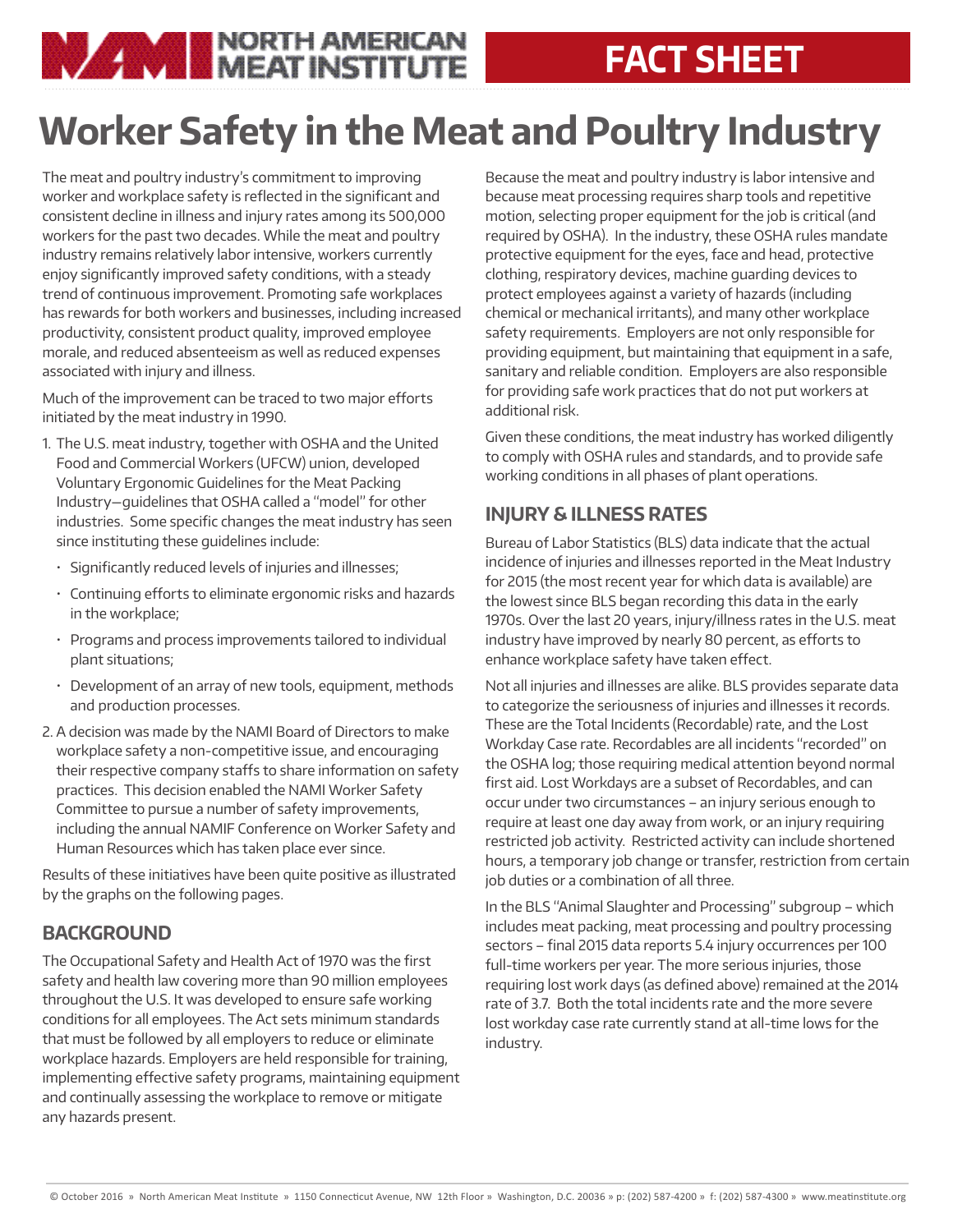

## Rate of Injury and Illness Cases Per 100 Full Time Workers

### **Combined Rate of Injury and Illness Cases** Per 100 Full Time Workers **Meat Products Industry sector 1993-2015**

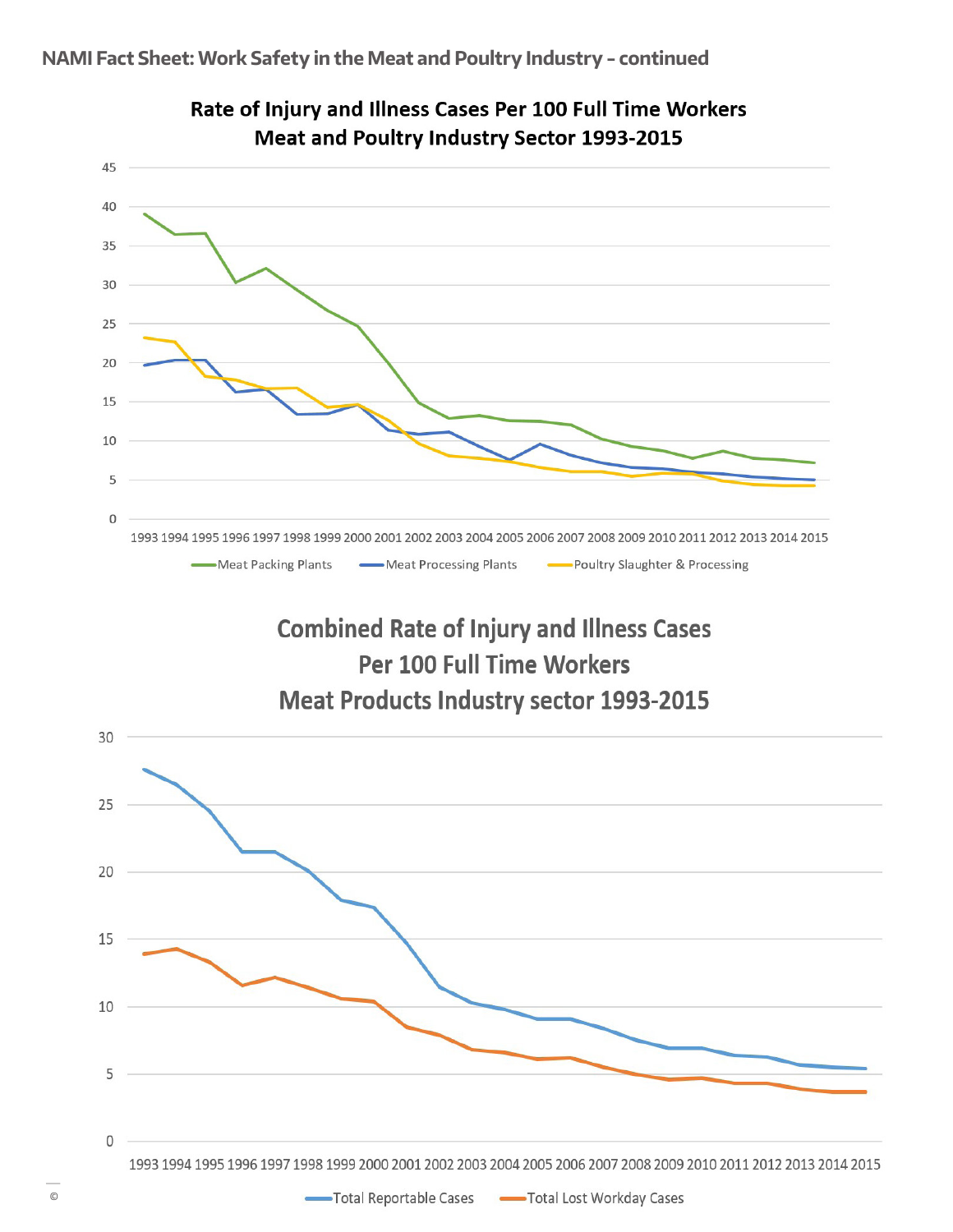#### **VOLUNTARY ERGONOMICS GUIDELINES**

In 1990, the U.S. meat industry, together with OSHA and the United Food and Commercial Workers (UFCW) union, developed Voluntary Ergonomic Guidelines for the Meat Packing Industry guidelines that OSHA called a "model" for other industries. Since then, the meat industry has been successful in implementing these programs and reducing the number and severity of injuries. The key to these successful guidelines are their flexibility and specificity to the meat industry.

The goal of the guidelines is to improve ergonomics in the meat and poultry industry and to prevent the occurrence of Musculoskeletal Disorders (MSDs) in the workplace. MSDs are caused by combinations of repetitive motions, awkward postures or work positions, and/or exertions of significant force – usually, occurring over a long period of time. There are numerous other potential factors, but these three are often prevalent in the meat industry, and likely account for the majority of MSDs. The goal of any ergonomics program is to reduce, to the greatest extent possible, the physiological cost of performing the work. It is in this objective that the guidelines were developed.

Dramatic reductions in the rate of illness and injury at U.S. meat packing plants speak to the value of voluntary, industry specific worker safety and ergonomics programs. While there is more progress to be made in enhancing workplace safety, the meat and poultry industry recognizes that ensuring the health and safety of its workers is the right thing to do—and makes good business sense.

The Meatpacking Ergonomics Guidelines encourage employers to take a series of steps in implementing a comprehensive ergonomics program. These steps fall into four categories: Work site analysis, Hazard prevention and control, Medical management, and Training.

#### **WORK SITE ANALYSIS**

Work site analysis identifies any existing problem areas and evaluates conditions and operations for potential hazards. The goal of work site analysis is to recognize, identify and evaluate ergonomic hazards.

#### **HAZARD PREVENTION AND CONTROL**

An effective program will include four different levels of controls:

 $\cdot$  Engineering controls – Make the job fit the person by designing or modifying work areas, work methods and tools to eliminate potential MSD risks to the greatest extent possible.

• Work practice controls — An effective prevention and control program includes procedures for safe and proper work that are understood and followed by managers, supervisors and workers.

The key factors of such controls are (1) proper work techniques (e.g. proper cutting and lifting techniques), (2) employee conditioning, or break-in, periods, and (3) regular monitoring, feedback, maintenance, and adjustments.

- Personal protective equipment (PPE) PPE should be chosen with ergonomic stressors in mind. PPE should be provided in a variety of sizes, should accommodate the physical requirements of workers and the job and should not contribute to extreme postures and/or excessive forces.
- Administrative controls Several administrative controls can be used to reduce the duration, frequency and severity of ergonomic stressors. Rest breaks and job rotations can relieve fatigued muscles; job enlargement combines two or more jobs to reduce repetition and utilize varying work patterns.

#### **MEDICAL MANAGEMENT**

An effective medical management program will use early identification and treatment methods to eliminate or reduce the risk of employees' developing MSDs. According to the guidelines, a physician or occupational health nurse (OHN) with training in the prevention of MSDs should supervise the program.

#### **TRAINING AND EDUCATION**

The purpose of training and education is to ensure that employees are sufficiently informed about the ergonomic hazards around them. This should enable employees to participate actively in their own protection. Training allows managers, supervisors and employees to understand ergonomic and other hazards associated with a job or production process, plus prevention and medical consequences.

The guidelines advise that training programs should include all affected employees, engineers and maintenance personnel, supervisors, managers and health care providers. The program should be designed and implemented by qualified persons and presented in appropriate language and at a level of understanding of those being trained.